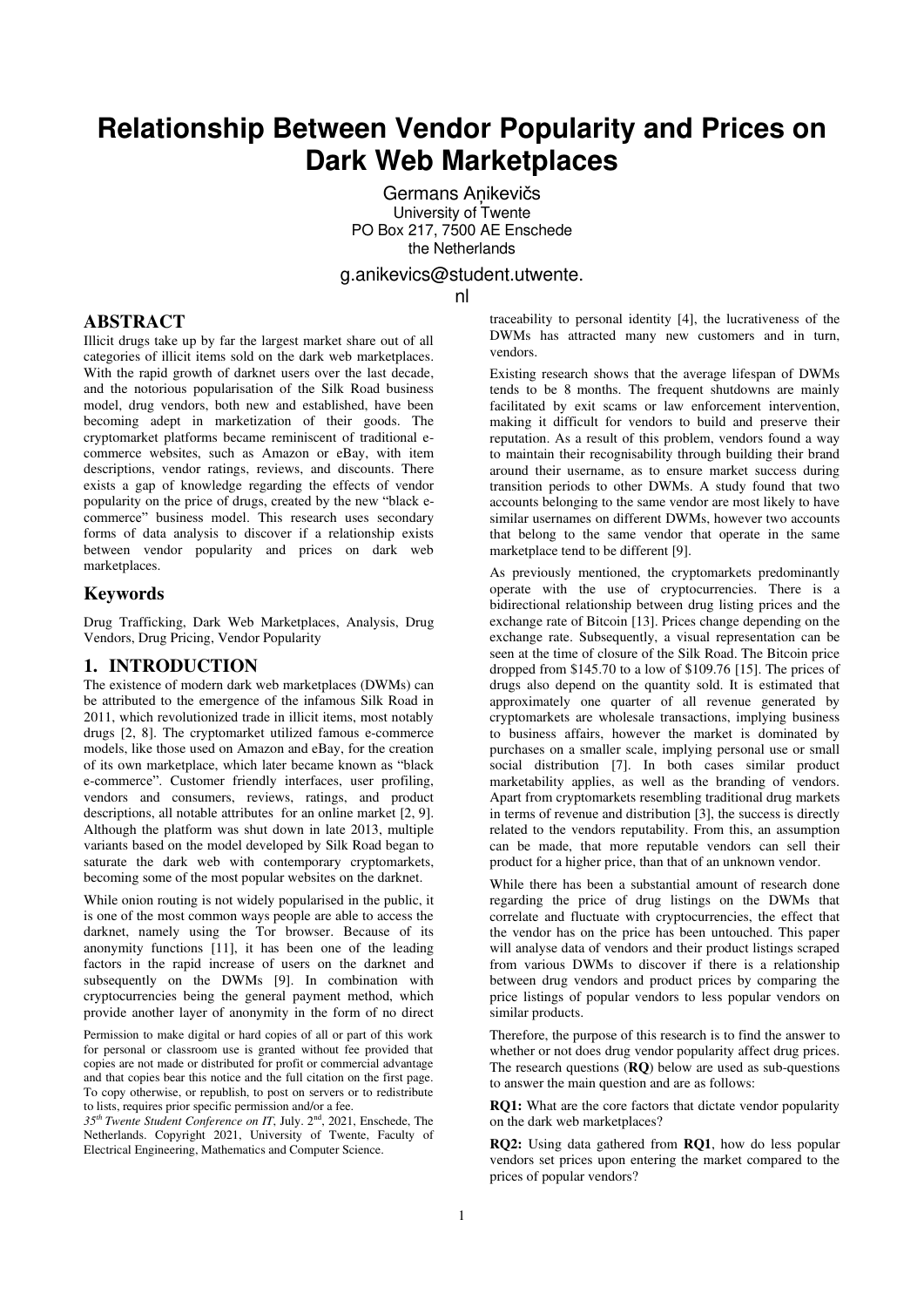**RQ3:** What are the subsequent changes in vendors price over time depending on their popularity?

This paper focuses on filling the gap on knowledge regarding the factors that go into pricing of illicit substances on the dark web marketplaces, using descriptive data analysis, statistical analysis and employing comparative research techniques, hypothesising a relationship between drug vendors and product prices. The research will provide a better understanding of vendors and their interactions on cryptomarkets, as well as the pricing of illicit goods.

The paper is split into multiple sections. Related work covers all the necessary literature that is going to be used for this research, mainly to discover vendor popularity factors. Methods of research is a detailed description on how the answers to the research questions will be achieved. Data discusses the used dataset, as well as the changes it underwent. Results depict the findings related to the research questions followed by their discussion. Finally, the conclusion which contains the summary of everything beforehand.

### **2. RELATED WORK**

The most important research contribution towards the understanding the DWMs and their inner workings can be attributed to the largest publicly available data collection, consisting of web scrapes of all existing English language DWMs, which was manifested by Gwern et. all [6]. This collection of data has contributed to a wide spectrum of research on various disciplines connected to DWMs, that helped to shape our current understanding of the cryptomarkets, many of which are reviewed and used in our research [1, 4, 8, 9, 12, 13].

Furthermore, the formation of the raw data from Gwern et. al. into a readable CSV dataset was manifested by Isaak Ladegaard in coordination with Boston College [14]. This specific dataset is used for conducting this research.

The work of Shan produces a deep understanding of drug vendors on the DWMs with insights on vendor branding, account usage, and distribution across various cryptomarkets. Shaw found that vendors tend to use similar usernames across different DWMs, which is a descriptive factor of an established vendor [9].

Zaunseder and Bancroft assert a bidirectional relationship between cryptocurrency rate and the price of drugs on the DWMs, which was confirmed by their findings stating that there is a direct relationship between Bitcoin exchange rate and the price of drugs [13]. This is not surprising, seeing as an estimated ¼ of Bitcoin users are involved in illegal activity [5]. Being a core factor in the pricing of drugs, it will be considered when researching the relationship between vendor popularity and drug pricing.

Other contributing factors to both the vendors and the prices are implied by Bhaskar et. al. [1] stating that, as with legal online markets, the cryptomarket penalizes bad ratings, which leads to the reduction of sales and in the worst case to market exit. This leads to a relatively low portion drug deals receiving bad ratings. These factors are also important to note during the identification of vendor popularity and the subsequent effects on their listings.

# **3. METHODS OF RESEARCH**

This section will go through the steps completed for finding the answers to the research questions.

First, a literature review of works relating to drug vendors and drug prices on the DWMs is conducted. Considering that there

is no research done on the relationship between the two, the focus of the literature review will be to identify the factors of vendor popularity. Once these factors have been found, they are examined and compared with the existing rating metric for vendors within their respective markets. In this case the most defining characteristic of vendor popularity was the number of transactions they have completed. From this, a regression analysis was performed on vendors with various amounts of transactions, followed by hypothesis testing, which was validified by the student t-test analysis. The testing hypothesis is stated in the results section.

$$
t = \frac{\overline{x_1} - \overline{x_2}}{\sqrt{(s^2(\frac{1}{n_1} + \frac{1}{n_2}))}}
$$

### **Formula 1: t-test**

When the core factors of vendor popularity were identified, resulting in being the number of transactions a vendor has, using the dataset provided by Gwern et. al. factorization began on popular vendors and less popular vendors to compare their setting of price with set prices of popular vendors by extracting data on vendors, their products, and prices. Another t-test was performed using both groups to discover if they convey any differences. The hypothesis for this test is stated in the results section.

Finally, the lifespan of vendors is followed to find a correlation between their popularity and their product price. For this, trend analysis is used.

Ultimately, all information from the previous steps is compiled together to see if there is a relationship between vendor popularity and drug prices.

### **4. DATA**

The dataset used for this research was provided by Ladegaard & Boston College [14]. Each row within the dataset represents a transaction between the vendor and a customer. These rows are split into columns: ID, Feedback, Item description, Market, Category, Sale date, Ships from, Price (USD) Median, Vendor rating, Vendor username.

### **4.1 Restructured Data**

The data has been restructured for the purpose of excluding unnecessary information that is not related to the underlying study. Such columns as 'ID', 'Feedback' and 'Ships From' were removed.

Furthermore, specifically when working with pricing, the data that is being compared between each other must be of a similar nature to produce the most accurate results. To achieve this, the data was filtered by limiting the research to the sales of the two most popular drugs, namely cannabis and MDMA, on the top three trafficked platforms at the time, Agora, Silk Road 2.0, and Evolution. For each drug, a singular quantity was also chosen based on the frequency it was sold at. The most frequent were chosen for their larger containment of data entries. For cannabis, the quantity of five grams, whereas for MDMA only one gram. A representation of the restructured data can be seen in Table 1. The dataset was also stripped from entries that possessed a null or empty value in such fields as vendor rating and price.

Depending on the tests or analysis performed, the data has been structured accordingly. For regression analysis, t-tests, and trend analysis, outliers relevant to the values that were being tested were removed by excluding values above and below the 95<sup>th</sup> and 5<sup>th</sup> percentiles, respectively.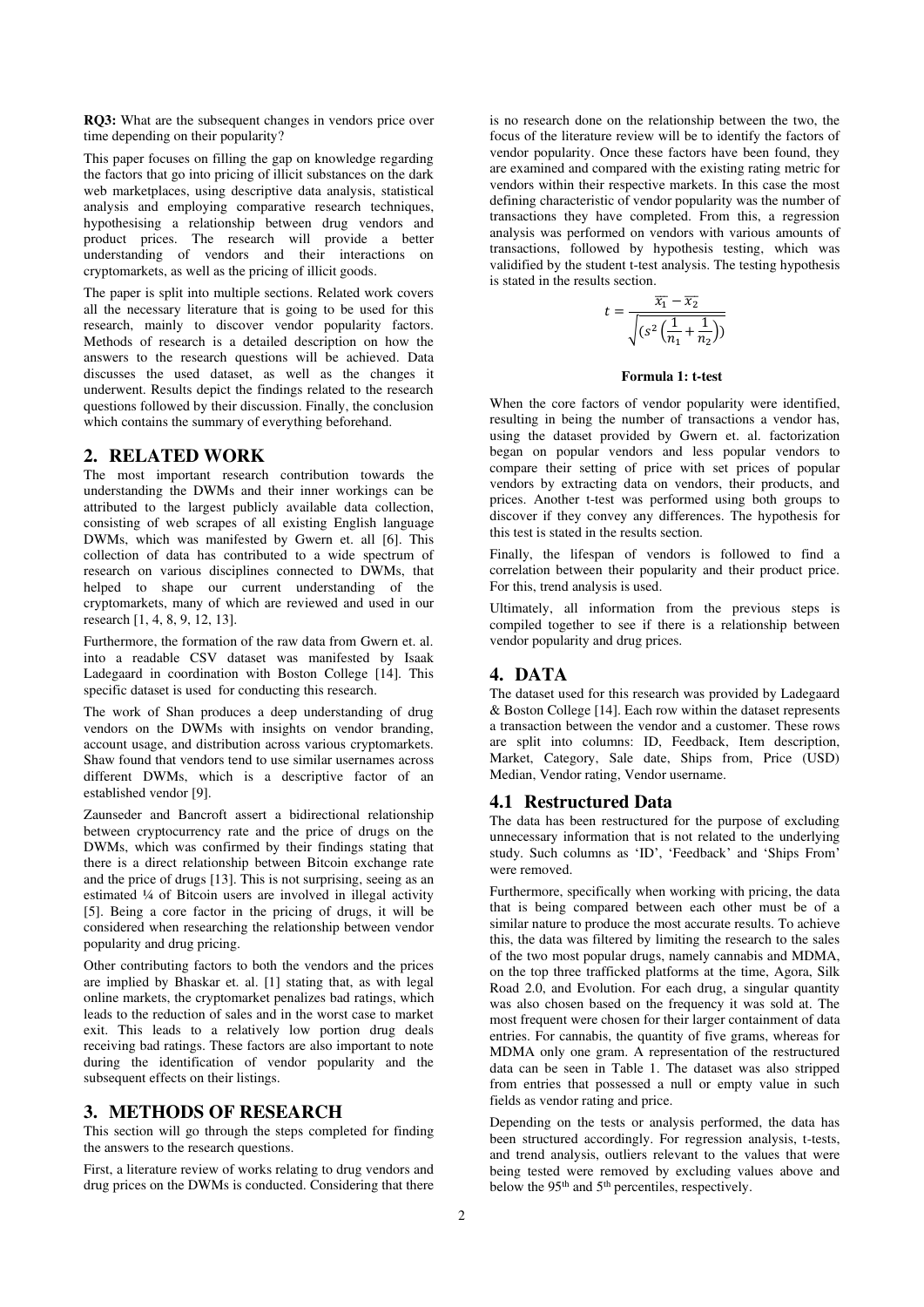| Market        | Vendors | Average<br>Rating | Average<br>Transaction<br>Number |
|---------------|---------|-------------------|----------------------------------|
| Agora         | 253     | 0.98              | 92                               |
| Evolution     | 205     | 0.99              | 86                               |
| Silk Road 2.0 | 61      | 89                | 270                              |

### **Table 1: Remaining Restructured Data**

# **5. RESULTS**

To gain the most accurate conclusion on whether vendors affect drug prices, following the laid-out research questions, multiple vendors were analysed and compared between each other based on various metrics, such as the product types, product quantity, their market, their ratings, or popularity, and their number of transactions.

### **5.1 Vendor Popularity**

A literature review was done to find the core factors that dictate vendor popularity on DWMs.

It is important to note the existence of a vendor rating metric within the dataset that was used for this research. The said metric is not reliable enough to be a descriptive factor of vendor popularity due to the lack of contextual information behind it. To our knowledge, the rating can represent anything from the quality of the product to the quality of the delivery. Because of this, the metric will be used as a comparative for the information gathered from the literature review. This will both add soundness and validify to the metric, as well as verify the information collected form the literature review.

Reputation is incredibly important for drug vendors both in the physical and online worlds. More so online, where there is no guarantee for a successful purchase or sale of illicit substances. This is facilitated further by the anonymity offered by DWMs, where all transactions are anonymous, as well as the identity of vendors and customers. If the transaction ends up being a scam, regardless from which party, no legal action can be called upon, as the activity itself is illegal. As a result, positive vendor reputation is one of the key factors of success in the illicit business, where customer generated feedback acts as the judge of that reputation. Customers, especially new ones, are subject to risk when purchasing goods and therefore strive to minimize it by finding vendors with the most positive or neutral feedback for their desired product and avoiding those with no or negative feedback [9].

Another important piece of information concluded by Shaw is that vendors tend to uphold their reputation between markets by using their username as a brand. This is due to the short average lifespan of DWMs being 8<sup>th</sup> months. Without somehow branding themselves, vendors would be forced to rebuild their reputation every time their operable marketplace shutdown. This only amplifies the importance of feedback for vendors, especially when holding accounts on multiple marketplaces, where negatively affected reputation on one platform can subsequently negatively impact the reputation on other platforms leading to a decrease of sales [9].

In their reputation's analysis, Bhaskar et. al. state that the negative rating not only causes a decline in growth of sales, but also increases the rate at which more negative ratings come in [1].

Negative ratings are rarely given. In the four DWMs that Bhaskar et. al. have analysed, it was found that between 1.2% and 2.9% of ratings were negative,  $1.8\%$  to  $3.7\%$  neutral and between 94.5% and 96.9% were positive [1].

The market penalizes bad ratings, which in the worst case leads to market exit. The ratings include feedback, as there is usually an explanation to why the rating was negative. Negative feedback, which from now on will also mean negative rating unless stated otherwise, mostly is descriptive of the process, such as product shipment and not the product quality [1].

Vendors structure price and discounts to encourage feedback. And feedback in combination with signals of commitment and authenticity inform pricing. Product descriptions are an important feature in the successful marketization of goods, whereas product images are predominantly used as an aspect of recognisability and feature of the vendor's identity [13].

In their findings, the authors assert a bidirectional relationship between Bitcoin exchange rate and the price of drugs on the cryptomarkets. The connection does not increase or decrease the actual price of drugs. Due to DWMs using crypto currencies as a payment system, the prices set on the platforms fluctuate depending on the exchange rate while remaining true to the actual drug price. If the Bitcoin price rises, the crypto price of drugs on cryptomarkets decreases and vice versa if the price decreases [13].

Concluding from all aforementioned information, a single entry in the dataset represents a transaction, which also includes the metric of feedback. This means that every entry of feedback corresponds to a transaction. From this, it is safe to assume that the more transactions a vendor has, the more feedback they have and therefore a higher rating or popularity. Considering a high percentage of positive reviews, and low percentage of negative or neutral reviews, it implies that vendors with a low number of transactions on average should have a lower rating than vendors with a high number of transactions. From this, it can be stated that the more transactions a vendor has, the more popular they are. This can be cross-examined with the integrated vendor rating existing within the dataset.

### *5.1.1 Popularity Analysis*

The findings state a direct connection between positive or negative feedback and vendor popularity, particularly that more popular vendors, or in other words vendors with higher amounts of positive feedback, tend to have higher sales. To further validify these findings in a manner that would integrate them for use in the research, a cross-examination is performed on the existing vendor rating metric within the dataset by applying regression analysis and hypothesis testing.

In the findings of Bhaskar et. al. [1], it is stated that negative feedback is rarely given on DWMs, due to the severity of consequences for the vendor it carries. This is confirmed by an unusually high average rating on each of the three platforms, as can be seen in Table 1 and Figures 1, 2, and 3.

Following the data from Table 1, it is found, that vendors below the market transaction quantity average had subaverage ratings, specifically:

- **86.7%** vendors on Agora below transaction average have subaverage rating.
- **87.2%** vendors on Evolution below transaction average have subaverage rating.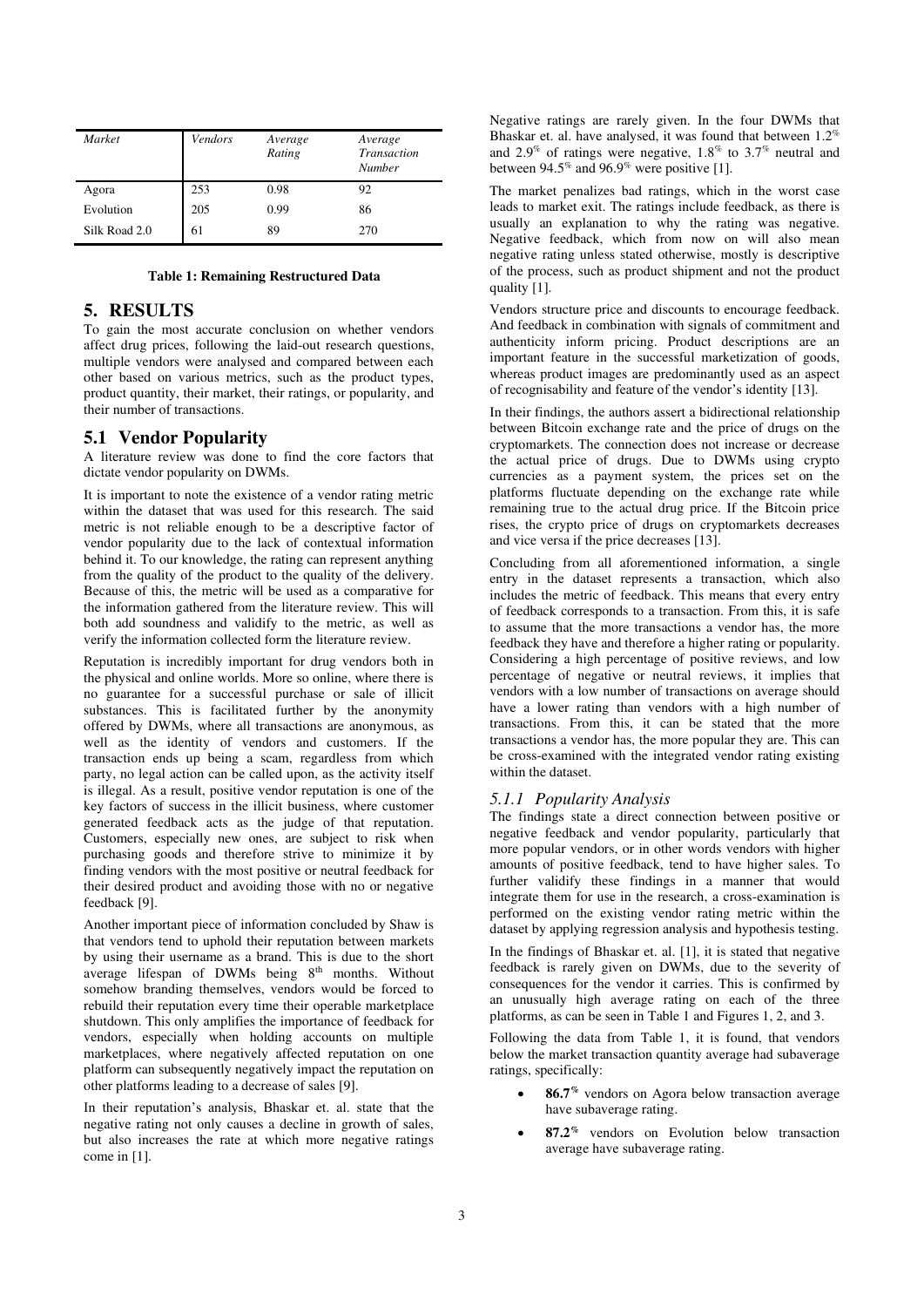

Figure 1: Agora Vendor Rating Regression Figure 2: Evolution Vendor Rating Regression

• **94.1%** vendors on Silk Road 2.0 below transaction average have subaverage rating.

This information, however, is not sound enough to be relied upon, mainly due to many outliers and no statistical analysis for proof. Therefore, first, regression analysis is conducted for determining the relationship between vendor rating and the quantity of their transactions. The removal of outliers is manifested by the exclusion of data points above the 95<sup>th</sup> and below the 5<sup>th</sup> percentiles for both variables. The final results can be seen in Figures 1, 2, and 3, where each data point represents a single vendors average rating and total transaction amount. The shadow cast from the line depicts the confidence interval of 95%.

The regression lines show an upward trend, revealing that average rating of vendors increases with the number of transactions. To really see a substantial difference, t-test is performed. The vendors are split into two groups based on their number of transactions. Vendors below the transaction mean are put into group one, and vendors above the mean into group two, collectively defining the groups required for the test. The hypothesis for the test is as follows:

*Ho: Average rating of low transaction vendors = average rating of high transaction vendors.* 

*H<sub>a</sub>*: Average rating of low transaction vendors  $\neq$  average *rating of high transaction vendors.* 

| Market           | Rating<br>$\bar{x}$ | Trans. $\bar{x}$ | Gr. $1\bar{x}$ | Gr. $2\bar{x}$ | $P-value$ |
|------------------|---------------------|------------------|----------------|----------------|-----------|
| Agora            | 0.984               | 207.5            | 0.982          | 0.986          | 0.002     |
| Evolution        | 0.988               | 151.9            | 0.987          | 0.990          | 0.027     |
| Silk<br>Road 2.0 | 92.9                | 262.6            | 92.5           | 93.6           | 0.064     |

The p-value, or probability, is used as the main metric for determining the success of the test, which is set at  $5\%$ , meaning that if the results p-value is below five percent, they did not come by chance. The results of the test can be found in Table 2. Both markets of Agora and Evolution comfortably present a p-value below  $5\%$  dictating the rejection of the null hypothesis and accepting the alternative. Silk Road 2.0 comes close to rejecting the null hypothesis, however, ultimately rejects the alternative despite the upward regression trend. This potentially can be attributed to the low amount of data available, which is further discussed in the discussion section.



Together with the upward regression trend, these largely, yet non-completely, yield proof that the more transactions a vendor has, the higher the rating and therefore the more popular they are, validifying our assumptions and the rating metric withing the dataset.

### **5.2 Price Setting**

Based on the findings from section 5.1, there now exists the ability to select groups based on their popularity. Similarly to the previous t-test, data for price setting was filtered for outliers by excluding values above the  $95<sup>th</sup>$  and below the  $5<sup>th</sup>$ percentiles for the variables that will be compared, namely vendor transaction count and price. The hypothesis for the test is as follows:

*Ho: Average price of less popular vendors = average price of popular vendors.* 

### *H<sub>a</sub>*: Average price of less popular vendors  $\neq$  average price of *popular vendors.*

Firstly, the test was conducted on the groups below and above the transaction average respectively, similarly to that of the previous test. The findings suggest no difference between the average prices of both groups, as can be seen in the MDMA example in Table 3 and for cannabis in Table 4.

| Market           | Price $\bar{x}$<br>(USD) |       | Trans. $\bar{x}$ Gr. 1 $\bar{x}$ Gr. 2 $\bar{x}$<br>(USD) | (USD) | $P-value$ |
|------------------|--------------------------|-------|-----------------------------------------------------------|-------|-----------|
| Agora            | 55.1                     | 102.0 | 57.2                                                      | 44.7  | 0.155     |
| Evolution        | 51.9                     | 90.6  | 55.5                                                      | 36.0  | 0.064     |
| Silk Road<br>2.0 | 68.9                     | 379.5 | 75.2                                                      | 44.5  | 0.150     |

Table 2: Vendor Rating t-test Table 3: MDMA Below and Above Transaction Mean t-test

| Market           | $\bar{x}$<br>Price<br>(USD) | Trans. $\bar{x}$ Gr. 1 $\bar{x}$ Gr. 2 $\bar{x}$ P-value | (USD) | (USD) |       |
|------------------|-----------------------------|----------------------------------------------------------|-------|-------|-------|
| Agora            | 70.2                        | 93.8                                                     | 69.1  | 76.4  | 0.271 |
| Evolution        | 68.4                        | 89.7                                                     | 69.0  | 63.9  | 0.413 |
| Silk<br>Road 2.0 | 80.9                        | 199.1                                                    | 83.3  | 64.0  | 0.421 |

**Table 4: Cannabis Below and Above Transaction Mean t-test**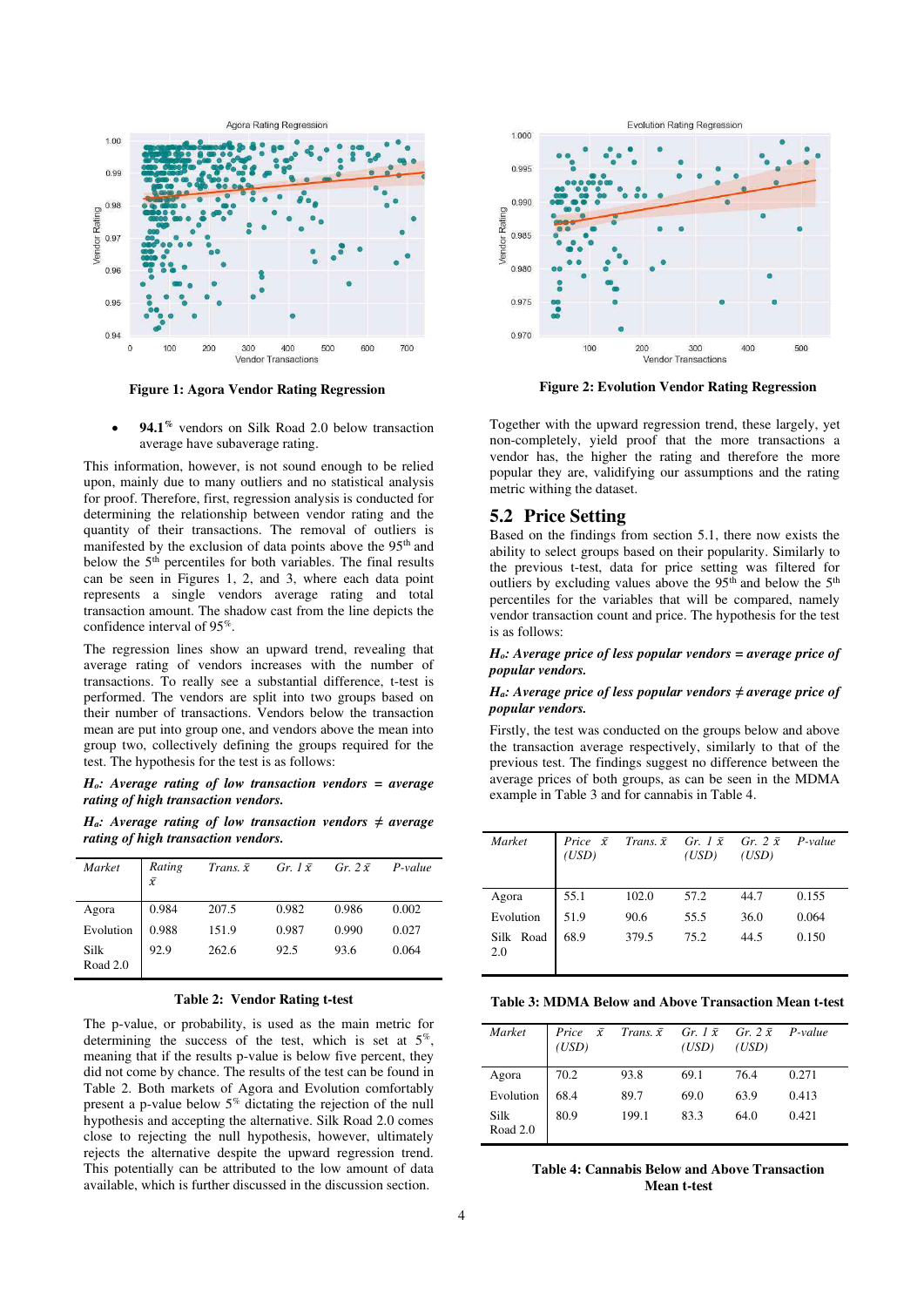| Market           | Price $\bar{x}$ Trans. $\bar{x}$ Gr. 1 $\bar{x}$ Gr. 2 $\bar{x}$ P-value<br>(USD) |       | (USD) | (USD) |       |
|------------------|-----------------------------------------------------------------------------------|-------|-------|-------|-------|
| Agora            | 55.1                                                                              | 102.0 | 66.3  | 47.1  | 0.058 |
| Evolution        | 51.9                                                                              | 90.6  | 51.8  | 43.8  | 0.444 |
| Silk<br>Road 2.0 | 68.9                                                                              | 379.5 | 62.2  | 43.6  | 0.313 |

**Table 5: MDMA Price t-test with Group 1 Below 25th percentile and Group 2 above 75th percentile average transactions.** 

| Market           | <i>Price</i> $\bar{x}$ <i>Trans.</i> $\bar{x}$ <i>Gr.</i> 1 $\bar{x}$ <i>Gr.</i> 2 $\bar{x}$ <i>P-value</i><br>(USD) |       | (USD) | (USD) |       |
|------------------|----------------------------------------------------------------------------------------------------------------------|-------|-------|-------|-------|
| Agora            | 70.2                                                                                                                 | 93.8  | 68.0  | 75.2  | 0.305 |
| Evolution        | 68.4                                                                                                                 | 89.7  | 67.7  | 67.7  | 0.998 |
| Silk<br>Road 2.0 | 80.9                                                                                                                 | 199.1 | 81.6  | 81.7  | 0.995 |

### **Table 6: Cannabis Price t-test with Group 1 Below 25th percentile and Group 2 above 75th percentile average transactions.**

Groups from all three markets fail to reject the null hypothesis with the p-value being above  $5\%$ .

The second test was performed on vendors on the further ends of the transaction average spectrums. The groups for this test consisted of values below the  $25<sup>th</sup>$  and above the  $75<sup>th</sup>$ percentiles in terms of transactions. Delving anywhere further past those limits would result in achieving maximally low samples for comparison, considering their initial low quantity. The results can be seen in Tables 5 and 6. The null hypothesis is again failed to be rejected, suggesting that there is no difference between the average price of both groups. This once again can be potentially attributed to small sample sizes.

Furthermore, the findings display an interesting discovery. The average price of vendors who are considered to be not so popular tends to be higher than that of the popular vendors. This can be seen by comparing Group 1 and 2 price means for both below and above the transaction mean t-test, as well as below and above the percentiles t-test. Although all of the price tests failed to reject the null hypothesis, the results lucratively suggest that there potentially is a difference in price setting between less popular and popular vendors. However, the size limitations of the dataset play their role in dampening these conclusions and it is left up for discussion whether a larger dataset could have yielded more accurate results.

# **5.3 Price Change in Vendor Lifespan**

Price setting difference is not the only way we can confirm our main research question. Another way to discover, if there is a relationship between vendor popularity and price, would be to conduct a trend analysis on both the vendors price, as well as their rating over their time on the market. Successful results would mean that the trend of the price would react depending on the trend of rating over time.

For each of the markets, for each product type, five vendors with the highest amounts of transactions are selected, due to their large containment of data. Their price, as well as their ratings, are drawn out on their timeline on the market. Since the usernames of vendors maintain an encoding, they are marked with the first ten characters of that encoding. An example can be seen in Figures 4 and 5, where Figure 4 represents the price of each vendor set over the time those



**Figure 3: Silk Road 2.0 Vendor Rating Regression** 

vendors have spent on the market, and Figure 5 represents the same vendors rating over their time on the market.

Analysing their trends, no connection has been found between rating and price. The prices of vendors maintain predominantly a level trend, even when their respective vendors rating fluctuates. This can be demonstrated in the example of cannabis vendor 'c062e95e02' from Agora in Figures 4 and 5. Their average rating increased over time, however the price remained consistently level both at lower and higher ratings. Similarly, MDMA vendor '7c420b2fef' has seen a decrease in rating over time, however the price remained constant. These results, as well as the others, can be found in appendices A & B.

# **6. DISCUSSION AND FUTURE WORK**

Ultimately the results attained from answering the research questions resulted in the inability to find a relationship between drug vendor popularity and drug price.

The rating metric withing the dataset turned out to be compliant with the assumption of that higher quantities of transactions result in higher ratings. There potentially could be many other factors that go into defining vendor popularity, however these were the ones used for this research. The strength of this metric to evaluate vendor popularity is low, as it is obvious. A high number of transactions implies that the vendor is producing consistent sales, which means their supply, and potentially their particular supply, is in demand. This in turn generates a higher volume of feedback, which as is already known, is predominantly positive [1]. Further research into the factors that dictate vendor popularity will produce more accurate selection of data, in turn leading to more accurate results. Shaw found that vendors tend to use similar usernames across platforms. This is one of the ways they maintain their brand, as the longevity of markets is relatively short at an average of 8 months [1]. Within this research such vendors were also found, at least by their encoded usernames. An example of that would be the vendor 'c062e95e02a90f627e30b147dbab781a80e81ecebfb7fa16118 b55c0', who has the largest amount of cannabis related transactions on all three analysed markets. A potentially lucrative direction researchers could discover is how the rating of vendors, that operate on multiple markets, is affected by said other markets. Does a certain vendor maintain their rating from the previous marketplace when entering a new one?

Both the second and the third research questions results did not satisfy the assumptions of price difference based on popularity. At least not statistically. While the values received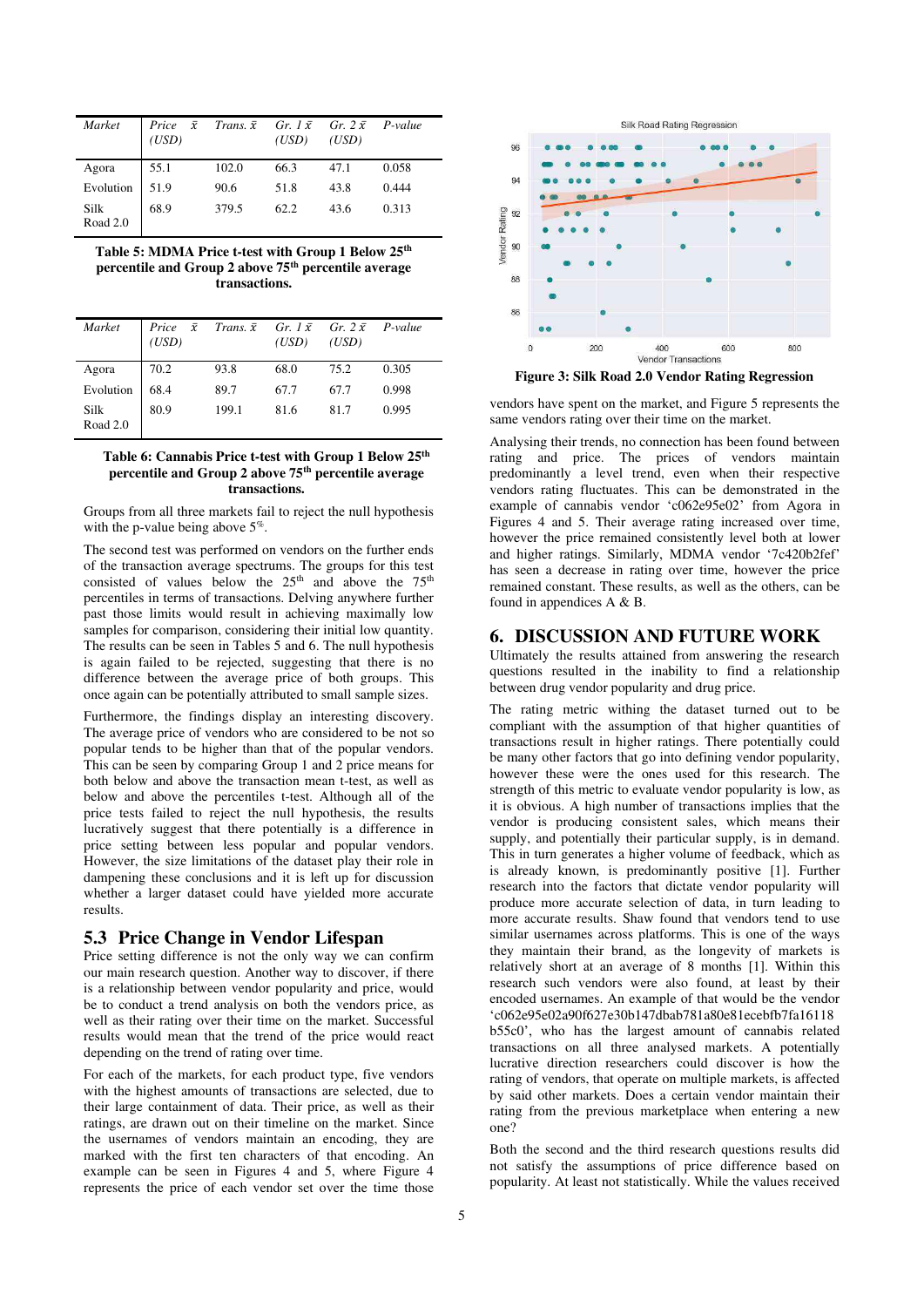

from conducting the t-test on the setting of prices by popular and less popular vendors failed to pass the probability margin, they were considerably close. In fact, a personally unexpected outcome came in the form of less popular vendors, whilst not significant enough to be considered non-random, on average tend to have their prices higher, than that of their popular counterpart. It is difficult to give specific reasons as to why that is, however, it can be discussed from the economic angle of supply and demand [16]. The law of demand states, that at higher prices, buyers demand less of the economic good. Simultaneously, the higher price of less popular vendors diminishes their buyer's opportunity cost of purchasing, therefore generating less transactions, which subsequently leads to less positive feedback and a lower rating. Furthermore, an assumption can be made, that vendors generating large amounts of sales with a lower price acquire their supply in larger quantities, and therefore cheaper, than vendors generating a lower number of sales. Buying in bulk is always cheaper, more so if those vendors manufacture their own product. Both of these outcomes led to the ability of setting a lower market price. Potential future research could be done in finding out how do drug vendors that manufacture their own product set prices compared to those who buy in large quantities. This however is incredibly difficult to find out, given the anonymity and illicitness of the field.

# **7. CONCLUSION**

This research paper attempts to find the relationship between drug vendor rating and drug prices on DWM's by first identifying their popularity factors, followed by a comparison of price setting between popular and less popular vendors, and finally analysing a vendors change of price over time based on their rating. Based on literature review, regression analysis and statistical testing, the core factor turned out to be the amount of positive feedback a vendor can generate. Subsequently, the positive feedback is further facilitated by the number of transactions a vendor achieves, leading to the conclusion that, on average, vendors with a higher number of transactions are more popular than their low transaction counterparts. The price setting of both of the aforementioned groups of vendors is compared between each other using statistical analysis, mainly t-tests. With the dataset in use, the results suggested no significant enough difference between both groups, however, did present a small variation in the form of less popular vendors having slightly higher prices than popular vendors. Lastly, a trend analysis was performed on vendors price and rating over time. The majority of the results suggest no connection between trends of both metrics, with most prices of vendors maintaining a level trend, even when their rating sustains positive or negative changes.



Ultimately, the relationship between vendor popularity and prices on DWMs was not identified. Implications of this work, that are explored in the discussion, point towards further research into the factors that go into the setting of prices on DWMs. This paper has identified a relationship between vendor popularity and the number of transactions that vendor has, providing grounds for identifying popular vendors. Perhaps the most important future work would be the manifestation of an updated scrape of the current markets, as the publicly available data is becoming outdated and for some research too small. This applies also to the underlying paper, considering that some results did show a difference in price between popular and less popular vendors, however, the limited nature of the data quantity produced statistically insignificant results to prove a connection.

### **8. AKNOWLEDGEMENT**

I would like to express my gratitude towards Dr. A. Abhishta for guidance throughout this research.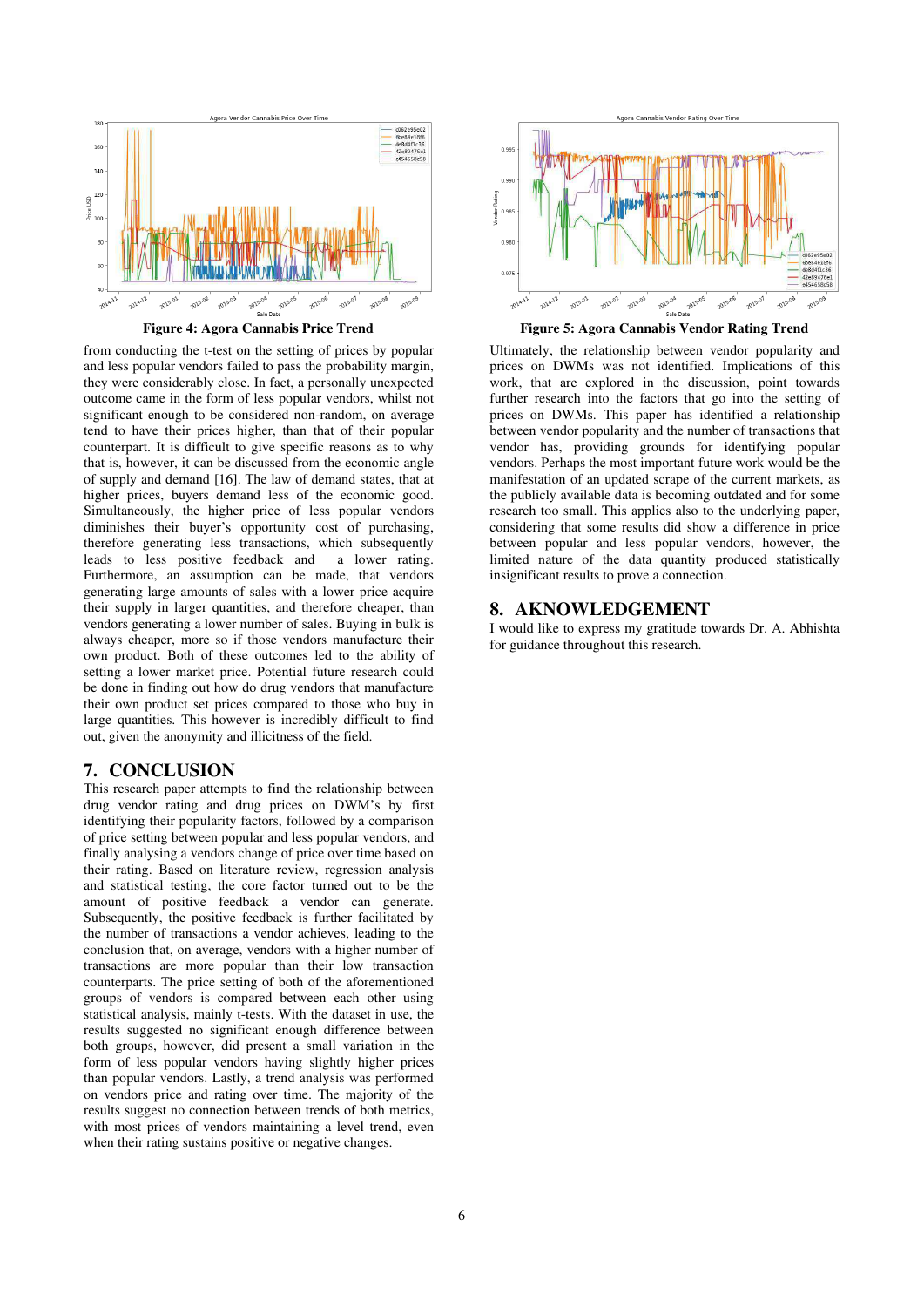# **9. REFERENCES**

- [1] Bhaskar, V., Linacre, R., & Machin, S. (2019). The economic functioning of online drugs markets. *Journal of Economic Behavior & Organization*, *159*, 426–441. https://doi.org/10.1016/j.jebo.2017.07.022
- [2] Celestini, A., Me, G., & Mignone, M. (2016). Tor Marketplaces Exploratory Data Analysis: The Drugs Case. *Global Security, Safety and Sustainability - The Security Challenges of the Connected World*, 218–229. https://doi.org/10.1007/978-3-319-51064-4\_18
- [3] Demant, J., Munksgaard, R., & Houborg, E. (2016). Personal use, social supply or redistribution? cryptomarket demand on Silk Road 2 and Agora. *Trends in Organized Crime*, *21*(1), 42–61. <https://doi.org/10.1007/s12117-016-9281-4>
- [4] Foley, S., Karlsen, J. R., & Putniii, T. J. (2018). Sex, Drugs, and Bitcoin: How Much Illegal Activity Is Financed Through Cryptocurrencies? *SSRN Electronic Journal*, 1–4[. https://doi.org/10.2139/ssrn.3102645](https://doi.org/10.2139/ssrn.3102645)
- [5] Herrera-Joancomartí, J. (2015). Research and Challenges on Bitcoin Anonymity. Data Privacy Management, Autonomous Spontaneous Security, and Security Assurance, 3–16. https://doi.org/10.1007/978-3-319- 17016-9\_1
- [6] Gwern Branwen, Nicolas Christin, David Décary-Hétu, Rasmus Munksgaard Andersen, StExo, El Presidente, Anonymous, Daryl Lau, Sohhlz, Delyan Kratunov, Vince Cakic, Van Buskirk, Whom, Michael McKenna, Sigi Goode. "Dark Net Market archives, 2011–2015", 2015- 07-12[. https://www.gwern.net/DNM-archives](https://www.gwern.net/DNM-archives)
- [7] Kruithof, Kristy, Judith Aldridge, David Décary Hétu, Megan Sim, Elma Dujso, and Stijn Hoorens, Internetfacilitated drugs trade: An analysis of the size, scope and the role of the Netherlands. WODC, Ministerie van Veiligheid en Justitie, 2016. https://www.rand.org/pubs/research\_reports/RR1607.htm l.
- [8] Rhumorbarbe, D., Staehli, L., Broséus, J., Rossy, Q., & Esseiva, P. (2016). Buying drugs on a Darknet market: A better deal? Studying the online illicit drug market through the analysis of digital, physical and chemical data. *Forensic Science International*, *267*, 173–182. https://doi.org/10.1016/j.forsciint.2016.08.032
- [9] Shan, S. (2020, June) Behavioral Profiling of Darknet Marketplace Vendors A thesis submitted for the degree of Bachelor of Advance Computing (Honours) The Australian National University https://www.gwern.net/docs/sr/2020-shan.pdf
- [10] Shestakov, D. (2013). Current Challenges in Web Crawling. *Lecture Notes in Computer Science*, 518–521. https://doi.org/10.1007/978-3-642-39200-9\_49
- [11] Syverson, P., Goldschlag, D., & Reed, M. (1997). Anonymous connections and onion routing. *Proceedings. 1997 IEEE Symposium on Security and Privacy (Cat. No.97CB36097)*, 1–11. https://doi.org/10.1109/secpri.1997.601314
- [12] Zambiasi, D. (2020, February 2). *Drugs on the Web, Crime in the Streets. The impact of Dark Web marketplaces on street crime*. Ideas. https://ideas.repec.org/p/ucd/wpaper/202009.html#refs
- [13] Zaunseder, A., & Bancroft, A. (2020). Pricing of illicit drugs on darknet markets: a conceptual exploration.

*Drugs and Alcohol Today*, *ahead-of*(ahead-of-print), 1– 11[. https://doi.org/10.1108/dat-12-2019-0054](https://doi.org/10.1108/dat-12-2019-0054)

- [14] Market Data Dark Data. (n.d.). Dark Data. <http://darkdata.bc.edu/market-data/>
- [15] Buy Bitcoin Worldwide Bitcoin price today  $\&$  history chart.<https://www.buybitcoinworldwide.com/price/>
- [16] Sarri, S., & Dolan, E. (2013). Macroeconomics: Logic, Science, and Policy (4th ed.). BVT Publishing.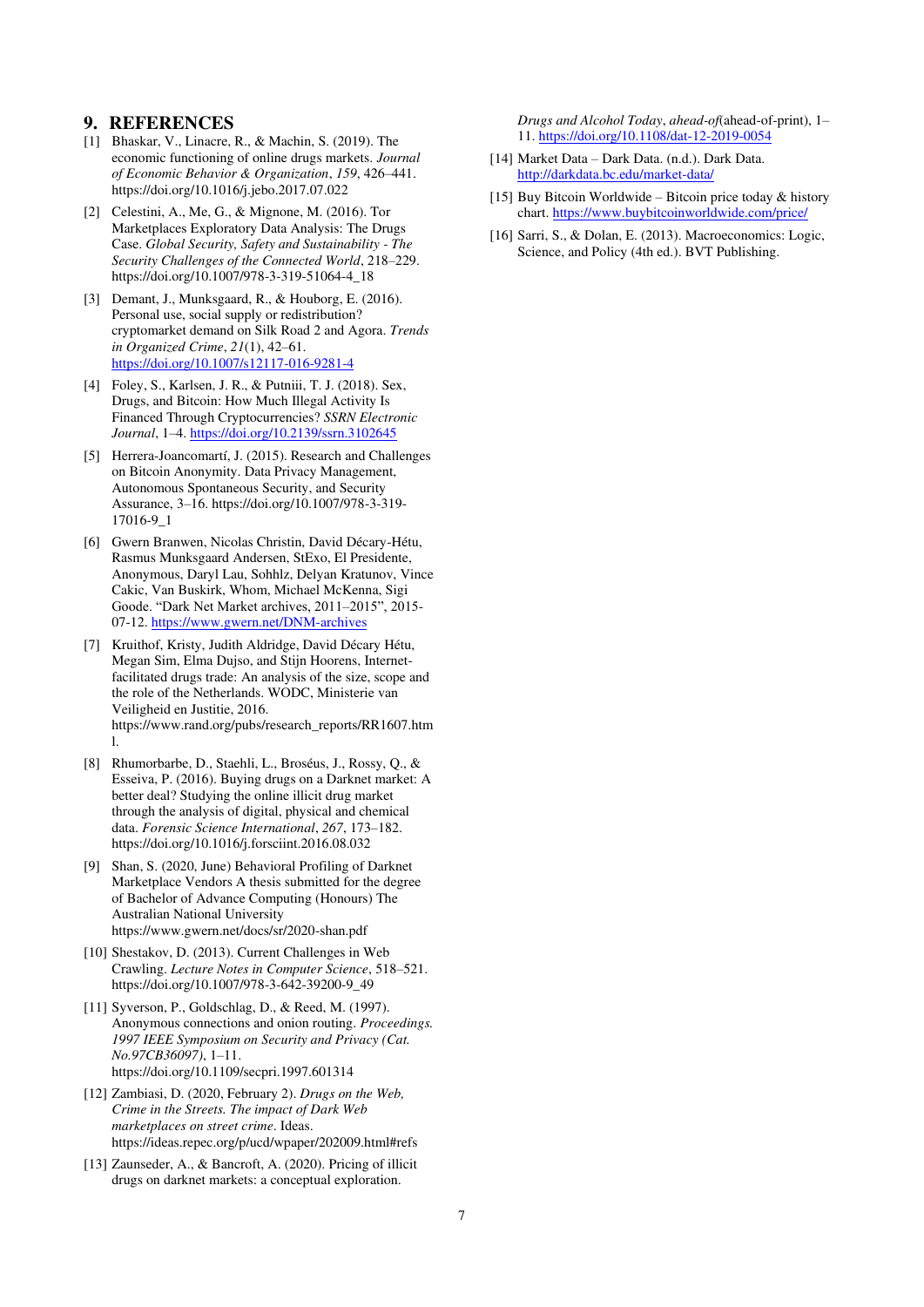# **APPENDIX A. TREND ANALYSIS CANNABIS**



**Figure 6: Cannabis Price & Rating Trends**